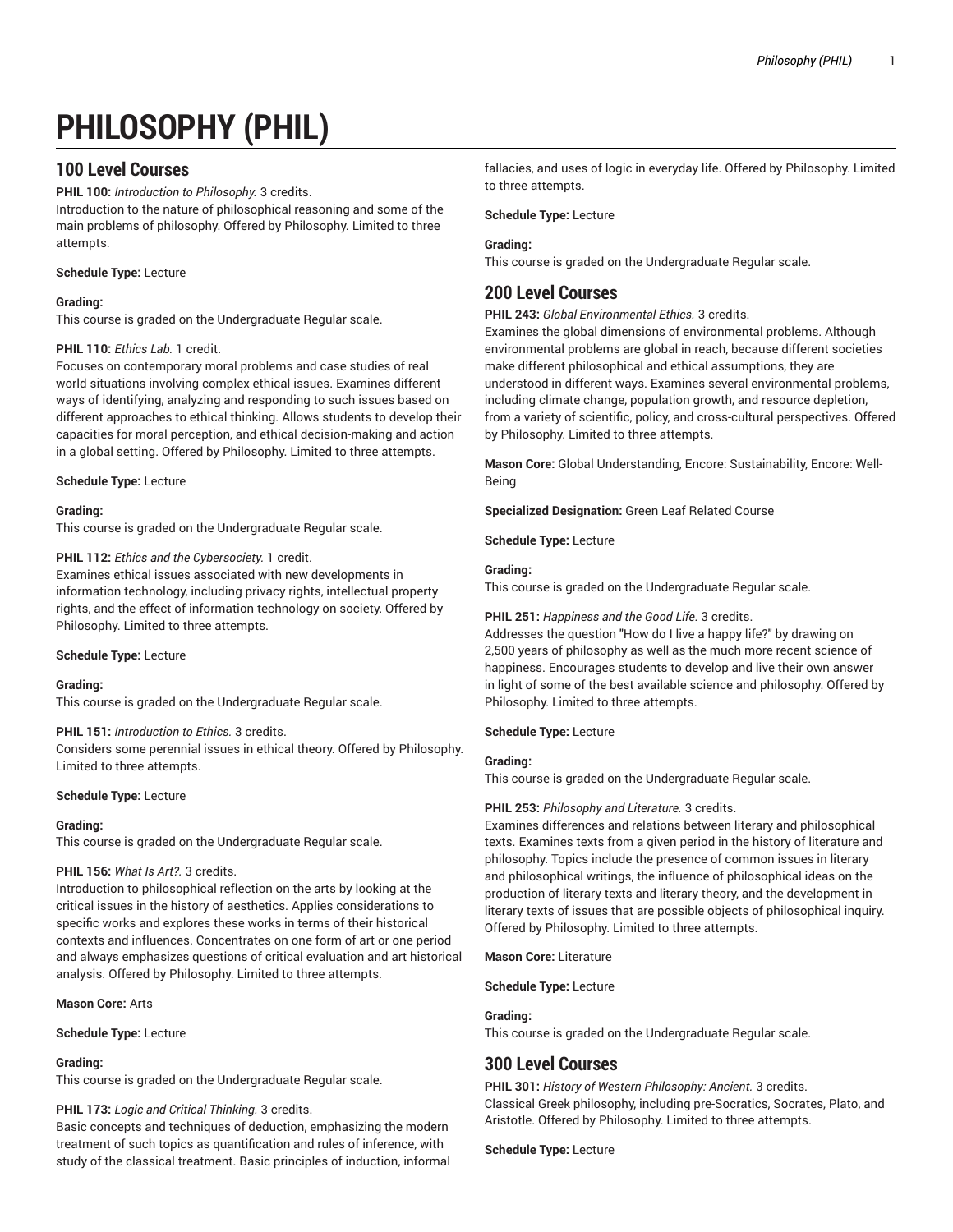# **Grading:**

This course is graded on the Undergraduate Regular scale.

**PHIL 303:** *History of Western Philosophy: Modern.* 3 credits. Figures and problems of modern philosophy. Study of philosophers such as Descartes, Locke, Berkeley, Hume, Kant, and Hegel. Offered by Philosophy. Limited to three attempts.

# **Schedule Type:** Lecture

#### **Grading:**

This course is graded on the Undergraduate Regular scale.

# **PHIL 305:** *Business Ethics.* 3 credits.

Examines some moral problems that arise with regard to the responsibilities of various segments of the business community, including employers, management, stockholders; to one another; to the consumer; and to society at large. Offered by Philosophy. Limited to three attempts.

# **Schedule Type:** Lecture

#### **Grading:**

This course is graded on the Undergraduate Regular scale.

# **PHIL 306:** *Philosophy Internship.* 3-6 credits.

Gives students the opportunity to apply philosophical skills in realworld settings. Internships arranged and supervised by faculty in the Department of Philosophy. Offered by Philosophy. May be repeated within the degree for a maximum 6 credits.

# **Schedule Type:** Internship

# **Grading:**

This course is graded on the Undergraduate Regular scale.

# **PHIL 309:** *Bioethics.* 3 credits.

Examines some major moral issues involved in practice and research in medicine and health care. Topics to be chosen from medical experimentation, definition of death, physician-assisted dying, genetics and human reproduction, distribution of scarce resources, fertility, and organ transplants. Offered by Philosophy. Limited to three attempts.

**Mason Core:** Synthesis

#### **Schedule Type:** Lecture

# **Grading:**

This course is graded on the Undergraduate Regular scale.

# **PHIL 311:** *Philosophy of Law.* 3 credits.

Investigation of theories of natural law, legal positivism, and legal realism as they pertain to some of the central philosophical questions about law. Offered by Philosophy. Limited to three attempts.

**Recommended Prerequisite:** 3 hours of PHIL or permission of instructor.

# **Schedule Type:** Lecture

# **Grading:**

This course is graded on the Undergraduate Regular scale.

# **PHIL 313:** *Philosophy of Religion.* 3 credits.

Study of classical appeals to philosophy in support of belief in god's existence (Philo, Augustine, Anselm, Aquinas, Descartes); the fideism of Hume and the metaphysical agnosticism of Kant; the concept of religious experience in the philosophies of Hegel, Schleiermacher, and Kierkegaard; and the problem of religious language in contemporary empirical philosophy. Offered by Philosophy. Limited to three attempts.

**Recommended Prerequisite:** 3 credits of philosophy, or permission of instructor.

#### **Schedule Type:** Lecture

# **Grading:**

This course is graded on the Undergraduate Regular scale.

**PHIL 323:** *Classical Western Political Theory.* 3 credits.

Exploration through lecture and discussion of developments in the Western tradition of political thought from the time of the Greek city-state to late medieval Christendom, focusing on such topics as the nature and purpose of politics, the relationship between the individual and the state, the political significance of religion and tradition, and the concept of natural law. Offered by Philosophy. Limited to three attempts. Equivalent to GOVT 323.

**Recommended Prerequisite:** GOVT 101 or three credits of Philosophy.

**Schedule Type:** Lecture

# **Grading:**

This course is graded on the Undergraduate Regular scale.

**PHIL 324:** *Modern Western Political Theory.* 3 credits.

Exploration through lecture and discussion of developments in the Western tradition of political thought from the Renaissance to the middle of the 19th century, focusing on such topics as the rise of individualism in political theory, early developments in social contact theory, theories of radical popular sovereignty, and early criticisms of liberal theory. Offered by Philosophy. Limited to three attempts. Equivalent to GOVT 324.

**Recommended Prerequisite:** GOVT 101 or three credits of philosophy.

**Schedule Type:** Lecture

# **Grading:**

This course is graded on the Undergraduate Regular scale.

**PHIL 325:** *Karl Marx's Social and Political Thought.* 3 credits. Study and evaluation of Marx's social and political ideas based on writings selected from several phases of his career. Examination of relation of Marx's thought to post-Marxian socialist theory and practice. Offered by Philosophy. Limited to three attempts.

**Recommended Prerequisite:** 3 credits of philosophy, or permission of instructor.

**Schedule Type:** Lecture

# **Grading:**

This course is graded on the Undergraduate Regular scale.

# **PHIL 327:** *Contemporary Western Political Theory.* 3 credits.

Exploration through lecture and discussion of recent developments in the Western tradition of political thought from the middle of the 19th century to today. Different sections focus on one or another of the various political theories that have been influential during this period such as liberal, libertarian, conservative, communitarian, Marxist, feminist, and postmodern thought. Notes: May be repeated for credit when topic is different. Offered by Philosophy. May be repeated within the term for a maximum 12 credits. Equivalent to GOVT 327.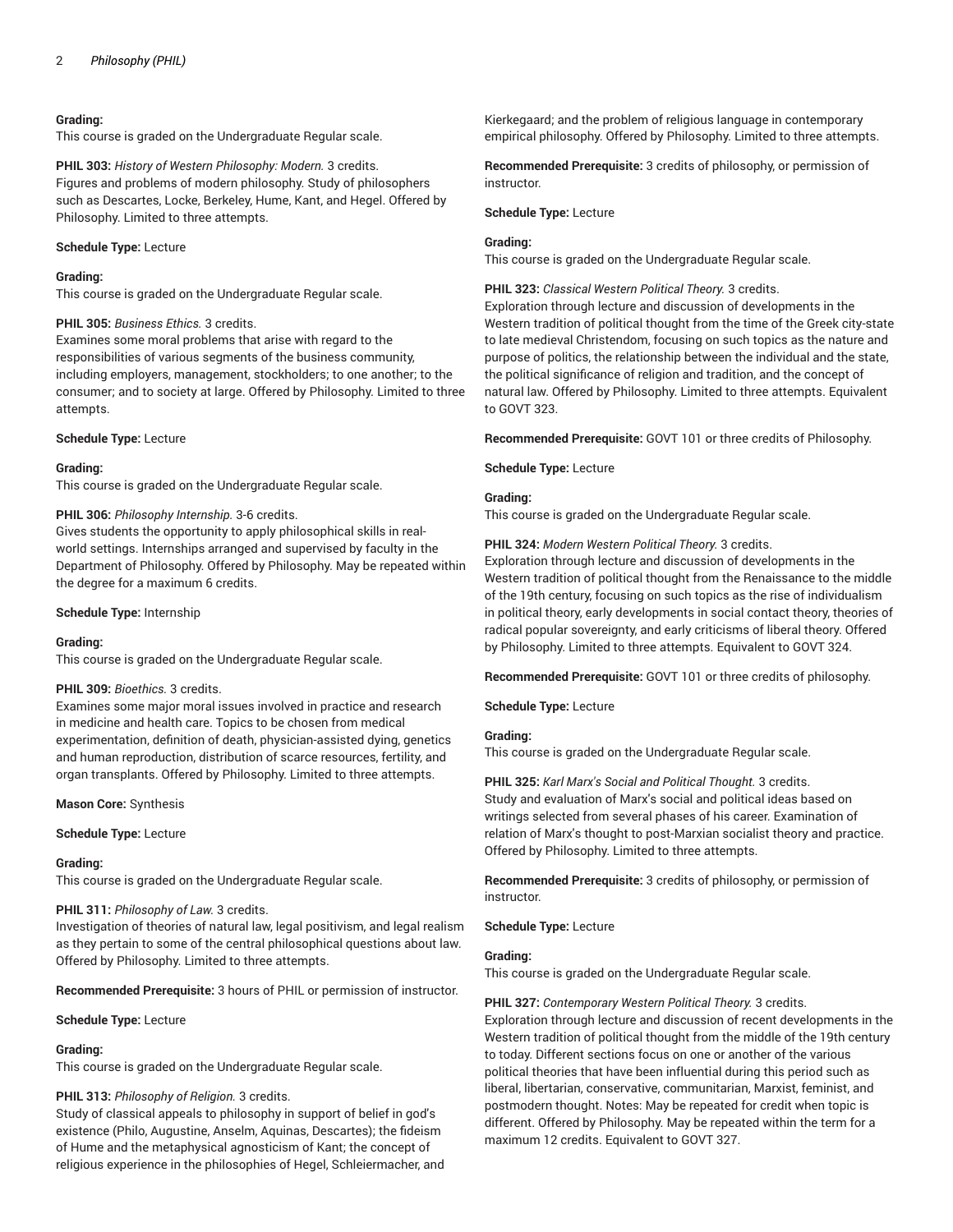**Recommended Prerequisite:** GOVT 101 or three credits of philosophy.

#### **Schedule Type:** Lecture

#### **Grading:**

This course is graded on the Undergraduate Regular scale.

# **PHIL 329:** *Philosophy after Auschwitz.* 3 credits.

Examines the philosophical questions that arise in the wake of the Nazi concentration camps concerning genocide, political modernity, and conceptions of the human. Investigates how the logic of the camp made possible systematic genocidal violence against the Jews and other groups, and the ways in which that logic manifests in other forms and on other bodies before and after Auschwitz. Draws on writers and philosophers such as Primo Levi, Giorgio Agamben, Hannah Arendt, Maurice Blanchot, and/or Adriana Cavarero to analyze the ethical and political questions posed by the camps, and uses literature, film and art to engage with the complexities of bearing witness to horror and the unrepresentable. Offered by Philosophy. Limited to three attempts.

**Recommended Prerequisite:** 3 hours of PHIL or Permission of Instructor.

**Schedule Type:** Lecture

#### **Grading:**

This course is graded on the Undergraduate Regular scale.

**PHIL 332:** *Twentieth-Century Analytic Philosophy.* 3 credits. Examination of the attempts of 20th-century philosophers to solve philosophical problems by an analysis of language. Figures and movements covered include Russell, Moore, Wittgenstein, logical positivism, and ordinary language philosophy. Offered by Philosophy. Limited to three attempts.

**Recommended Prerequisite:** 3 credits of logic and PHIL 303, or permission of instructor.

# **Schedule Type:** Lecture

# **Grading:**

This course is graded on the Undergraduate Regular scale.

# **PHIL 333:** *American Philosophy: Pragmatism.* 3 credits.

Examines the philosophical movement of American Pragmatism, with emphasis on its origin in the late nineteenth century. Figures covered include Peirce, James, Dewey, and Mead. Offered by Philosophy. Limited to three attempts.

**Recommended Prerequisite:** 3 credits of philosophy, or permission of the instructor.

#### **Schedule Type:** Lecture

# **Grading:**

This course is graded on the Undergraduate Regular scale.

# **PHIL 335:** *Nineteenth-Century Philosophy.* 3 credits.

Development of German Romanticism and Idealism during a brilliant period in the history of the West rivaled only by ancient Greece. Kant, Fichte, Hegel, Kierkegaard, Schopenhauer, and Nietzsche mount a revolt against the rationalism and scientism of the modern world. Offered by Philosophy. Limited to three attempts.

**Recommended Prerequisite:** 3 hours of PHIL or Permission of Instructor.

**Schedule Type:** Lecture

#### **Grading:**

This course is graded on the Undergraduate Regular scale.

**PHIL 336:** *Twentieth-Century Continental Thought: Existentialism.* 3 credits. Examination of existential philosophy from its 19th-century origins to its 20th-century expressions. Philosophers studied include Kierkegaard, Nietzsche, Sartre, De Beauvoir, and Buber. Offered by Philosophy. Limited to three attempts.

**Recommended Prerequisite:** 3 hours of PHIL or permission of instructor.

**Schedule Type:** Lecture

# **Grading:**

This course is graded on the Undergraduate Regular scale.

**PHIL 337:** *Twentieth-Century Continental Thought: Phenomenology.* 3 credits.

Examines the phenomenological way of doing philosophy, its findings in regard to the "life-world," questions of "first philosophy," and the subject matter of the social sciences, as well as critical difficulties in its development. Texts by Husserl, Heidegger, Merleau-Ponty, Sartre, Schutz, and Derrida. Offered by Philosophy. Limited to three attempts.

**Recommended Prerequisite:** 3 credits of philosophy, or permission of instructor.

#### **Schedule Type:** Lecture

#### **Grading:**

This course is graded on the Undergraduate Regular scale.

# **PHIL 338:** *Philosophy, Race, and Gender.* 3 credits.

Examines how concepts of gender, sexual difference, and race structure key philosophical ideas and put such ideas into question. Analyzes the ways in which patriarchal, colonial and racialized structures intersect to produce concepts of the human, the subject, and the 'Other'. Explores alternative approaches to subjectivity, sexuality, the body, and knowledge drawn from feminist philosophy, queer theory, and philosophies of race and decoloniality. Offered by Philosophy. Limited to three attempts.

**Recommended Prerequisite:** 3 hours of PHIL or Permission of Instructor.

**Schedule Type:** Lecture

# **Grading:**

This course is graded on the Undergraduate Regular scale.

# **PHIL 340:** *Hermeneutic Philosophy.* 3 credits.

Study of the development of hermeneutic philosophy in works by Heidegger, Gadamer, and Ricoeur, as an effort toward coming to terms with the historicity of human experience. Implications for interpretive understanding of artworks, institutions, events, texts, and the human condition. Offered by Philosophy. Limited to three attempts.

**Recommended Prerequisite:** 3 hours of PHIL or Permission of Instructor.

**Schedule Type:** Lecture

# **Grading:**

This course is graded on the Undergraduate Regular scale.

**PHIL 343:** *Topics in Environmental Philosophy.* 3 credits. An in-depth examination of selected environmental issues from a philosophical perspective. Such issues might include the value of nature, the moral status of animals, duties to protect wilderness areas,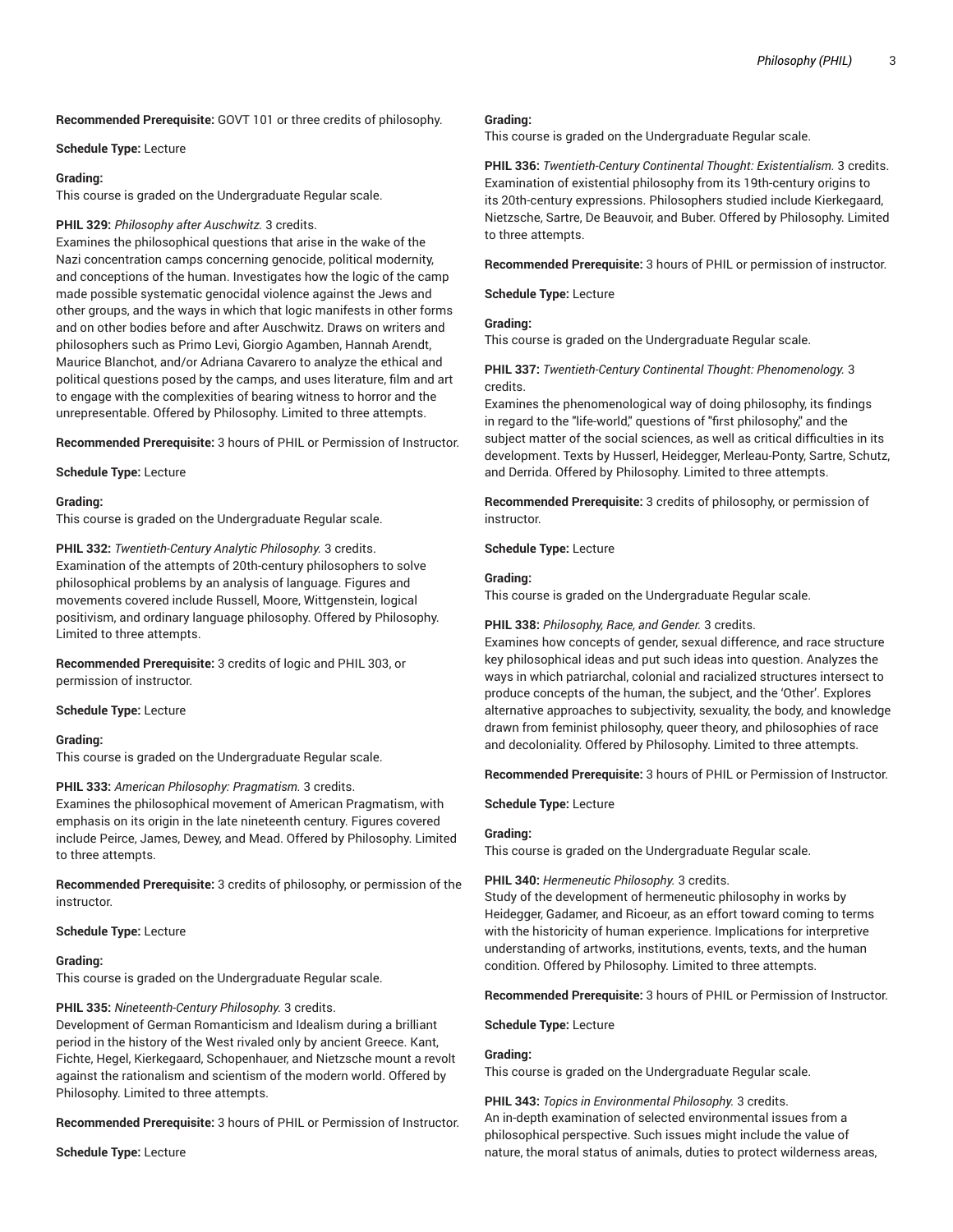economics and environmental protection, environmental justice, and environmental aesthetics. Offered by Philosophy. Limited to three attempts.

**Mason Core:** Encore: Sustainability, Synthesis

**Specialized Designation:** Green Leaf Related Course

#### **Schedule Type:** Seminar

#### **Grading:**

This course is graded on the Undergraduate Regular scale.

#### **PHIL 344:** *Ethical Issues in Global Health.* 3 credits.

This course will consider ethical questions that arise in global health policy, practice and research. Offered by Philosophy. Limited to three attempts.

**Recommended Prerequisite:** Sophomore standing or higher.

**Schedule Type:** Lecture

#### **Grading:**

This course is graded on the Undergraduate Regular scale.

# **PHIL 355:** *Theories of Ethics.* 3 credits.

A critical examination of a variety of different types of classical, modern, and contemporary ethical theories, including consequentialist theories, deontological theories, and virtue theories. Offered by Philosophy. May be repeated within the degree for a maximum 6 credits.

**Recommended Prerequisite:** 3 credits in PHIL or permission of instructor.

**Schedule Type:** Lecture

#### **Grading:**

This course is graded on the Undergraduate Regular scale.

#### **PHIL 356:** *Philosophy of Art.* 3 credits.

Basic problems that arise from an inquiry into meaning and value of art and our response to art. Offered by Philosophy. Limited to three attempts.

**Recommended Prerequisite:** 3 hours of PHIL or permission of instructor.

**Schedule Type:** Lecture

#### **Grading:**

This course is graded on the Undergraduate Regular scale.

# **PHIL 357:** *Philosophy of the Social Sciences.* 3 credits.

Philosophical issues relating to competing methodologies for the social sciences. Analysis and critique of mainstream positivism and behaviorism; paradigm theory and scientific revolutions; interpretive understanding and hermeneutical science; phenomenology and the social construction of reality; ethnomethodology and situational meaning; analytic philosophy and action theory; the "idea" of a social science; sociology of knowledge and theory of ideology; and Western Marxism and critical theory. Offered by Philosophy. Limited to three attempts.

**Recommended Prerequisite:** 3 credits of philosophy, or permission of instructor.

# **Schedule Type:** Lecture

**Grading:**

This course is graded on the Undergraduate Regular scale.

#### **PHIL 358:** *Ethics and Economics.* 3 credits.

Examines issues at the intersection of ethics and economics. Looks at the different ways in which ethics and economics impact each other. Offered by Philosophy. Limited to three attempts.

**Recommended Prerequisite:** 3 credits in philosophy or permission of the instructor.

**Schedule Type:** Lecture

# **Grading:**

This course is graded on the Undergraduate Regular scale.

**PHIL 371:** *Philosophy of Natural Sciences.* 3 credits.

One semester of logic recommended. Study of aims and methodology of science. Among the questions of concern are: What constitutes a good scientific explanation? What grounds are used for comparing rival theories? Is there a special method of scientific discovery? Offered by Philosophy. Limited to three attempts.

**Recommended Prerequisite:** 3 hours of philosophy or permission of instructor.

**Schedule Type:** Lecture

#### **Grading:**

This course is graded on the Undergraduate Regular scale.

# **PHIL 373:** *Theory of Knowledge.* 3 credits.

Discussion of basic problems concerning the nature of knowledge, with study of the relation of knowledge to perception, belief, and language. Offered by Philosophy. Limited to three attempts.

**Recommended Prerequisite:** 3 hours of philosophy or Permission of Instructor.

# **Schedule Type:** Lecture

#### **Grading:**

This course is graded on the Undergraduate Regular scale.

# **PHIL 374:** *Philosophy of Mind.* 3 credits.

Investigation of such theories as dualism, behaviorism, and materialism as they pertain to some of the central philosophical questions about mind. Offered by Philosophy. Limited to three attempts.

**Recommended Prerequisite:** 3 credits of philosophy, or permission of instructor.

**Schedule Type:** Lecture

#### **Grading:**

This course is graded on the Undergraduate Regular scale.

# **PHIL 376:** *Symbolic Logic.* 3 credits.

Study of predicate calculi by means of a step-by-step construction of artificial languages. Topics include procedures for constructing a calculus, proof techniques, significant properties of predicate calculi, and procedures for recognizing phrases. Offered by Philosophy. Limited to three attempts.

**Recommended Prerequisite:** PHIL 173 or MATH 110 or permission of instructor.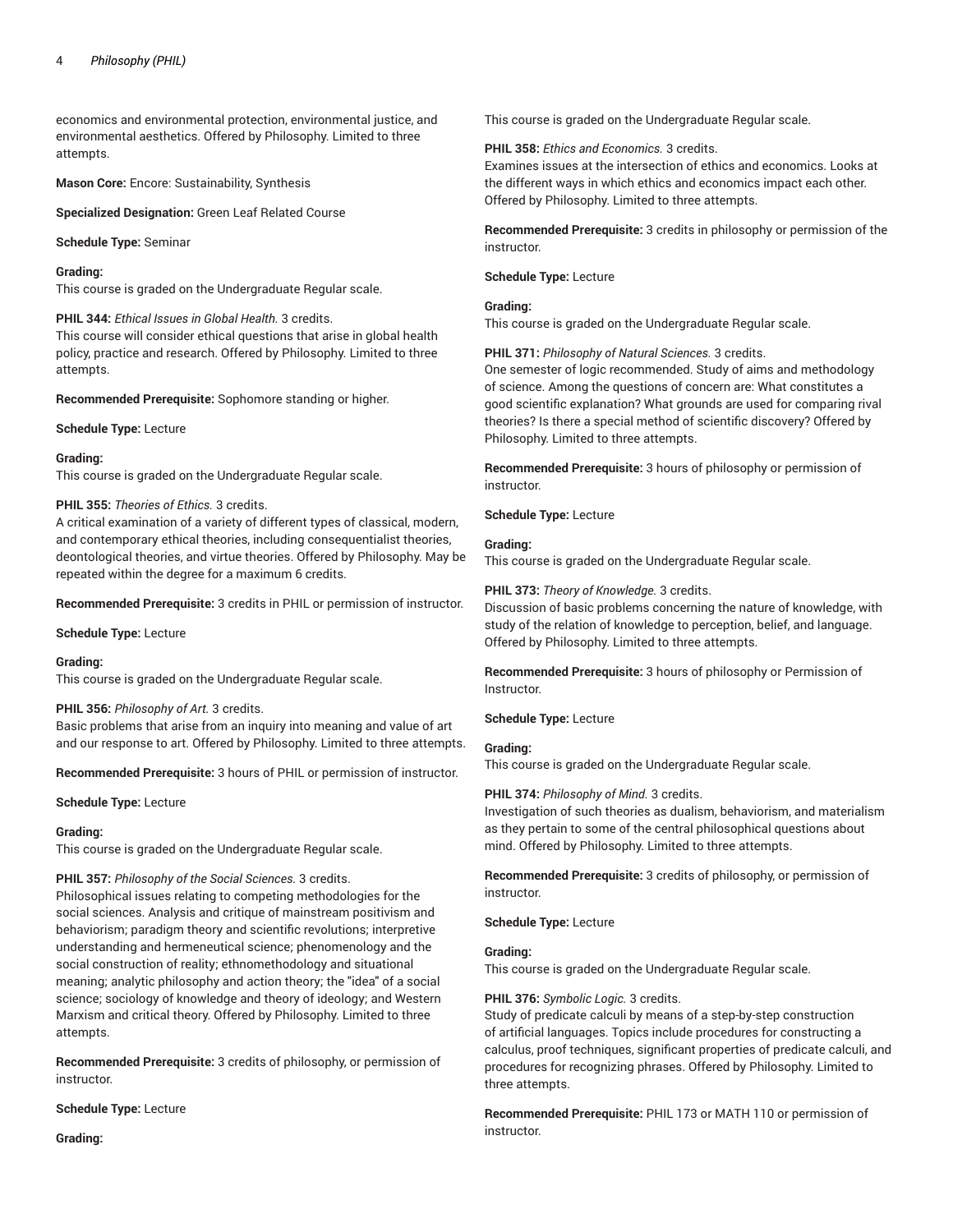# **Schedule Type:** Lecture

#### **Grading:**

This course is graded on the Undergraduate Regular scale.

# **PHIL 377:** *Darwin: Biology and Beyond.* 3 credits.

Introduction to and philosophical examination of the theory of evolution in its historical perspective. Examines Darwin's theory of evolution as a scientific theory, connects it to its context in the history of science, and surveys its wider cultural impact. In particular, examines implications of the theory of evolution for religion and morality. Offered by Philosophy. Limited to three attempts.

#### **Mason Core:** Synthesis

**Schedule Type:** Lecture

# **Grading:**

This course is graded on the Undergraduate Regular scale.

#### **PHIL 379:** *Perspectives on Time.* 3 credits.

Examines the variety of ways time is conceptualized in different disciplines. Influential conceptions of time from the history of philosophy are studied in order to provide a comparative framework within which to consider specialist conceptions of time drawn from the sciences and humanities, including relativistic time, geological deep time, life cycles, and time in historical narrative. Offered by Philosophy. Limited to three attempts.

#### **Mason Core:** Synthesis

**Recommended Prerequisite:** 3 credits of philosophy, or permission of instructor.

#### **Schedule Type:** Lecture

# **Grading:**

This course is graded on the Undergraduate Regular scale.

# **PHIL 391:** *Special Topics in Philosophy.* 1-3 credits.

Examines topics of current interest such as death and dying, rights of children, and philosophical controversies in modern physics. Notes: May be repeated for credit when topic is different. Offered by Philosophy. May be repeated within the term for a maximum 12 credits.

#### **Schedule Type:** Lecture

# **Grading:**

This course is graded on the Undergraduate Regular scale.

# **PHIL 393:** *Humanities College to Career.* 1 credit.

Focuses on career choices and effective self-presentation for soon-to-be graduating students with majors in the humanities. Explores how skills typically learned In humanities majors can be leveraged for a successful transition to post-graduation employment. Offered by Philosophy. Limited to three attempts. Equivalent to ENGH 303, FRLN 309, HIST 385, UNIV 420.

# **Schedule Type:** Lecture

# **Grading:**

This course is graded on the Undergraduate Regular scale.

# **PHIL 398:** *Study Abroad.* 3 credits.

Study abroad under supervision of Mason faculty. Course topics, content and locations vary. Notes: A maximum of 6 credits may be applied to

the BA in philosophy. Offered by Philosophy. May be repeated within the degree for a maximum 12 credits.

**Schedule Type:** Lecture

#### **Grading:**

This course is graded on the Undergraduate Regular scale.

# **400 Level Courses**

# **PHIL 411:** *Theories of Decision.* 3 credits.

Examines from a philosophical perspective descriptive and normative theories of individual decision, with particular focus on the strengths and weaknesses of theories of rational choice, and attempts to incorporate insights from psychology into theories of decision. Explores theoretical developments and a variety of applications. Offered by Philosophy. Limited to three attempts.

**Recommended Prerequisite:** Two previous courses in either Philosophy, Psychology, or Economics.

**Schedule Type:** Lecture

# **Grading:**

This course is graded on the Undergraduate Regular scale.

#### **PHIL 421:** *Seminar.* 3 credits.

Explores topics in current philosophical research in a seminar format. Topics vary. Notes: May be repeated for credit when topic is different. Offered by Philosophy. May be repeated within the degree for a maximum 18 credits.

**Mason Core:** Capstone

**Specialized Designation:** Writing Intensive in Major

**Recommended Prerequisite:** Nine credits in philosophy.

**Schedule Type:** Seminar

# **Grading:**

This course is graded on the Undergraduate Regular scale.

# **PHIL 422:** *Honors Seminar.* 3 credits.

Seminar for students enrolled in the honors program in philosophy. Notes: May be repeated for credit when topic is different. Offered by Philosophy. May be repeated within the term for a maximum 18 credits.

**Mason Core:** Capstone

**Specialized Designation:** Writing Intensive in Major

**Recommended Prerequisite:** 9 credits in philosophy and acceptance to the honors program in philosophy.

#### **Schedule Type:** Seminar

# **Grading:**

This course is graded on the Undergraduate Regular scale.

# **PHIL 425:** *Independent Study.* 1-3 credits.

Independent study under supervision of faculty member. Students and faculty agree on program of study to include at least a reading list and final written project. Students must arrange for independent study in the semester before they wish to enroll. Requires approval of department. Offered by Philosophy. May be repeated within the term for a maximum 12 credits.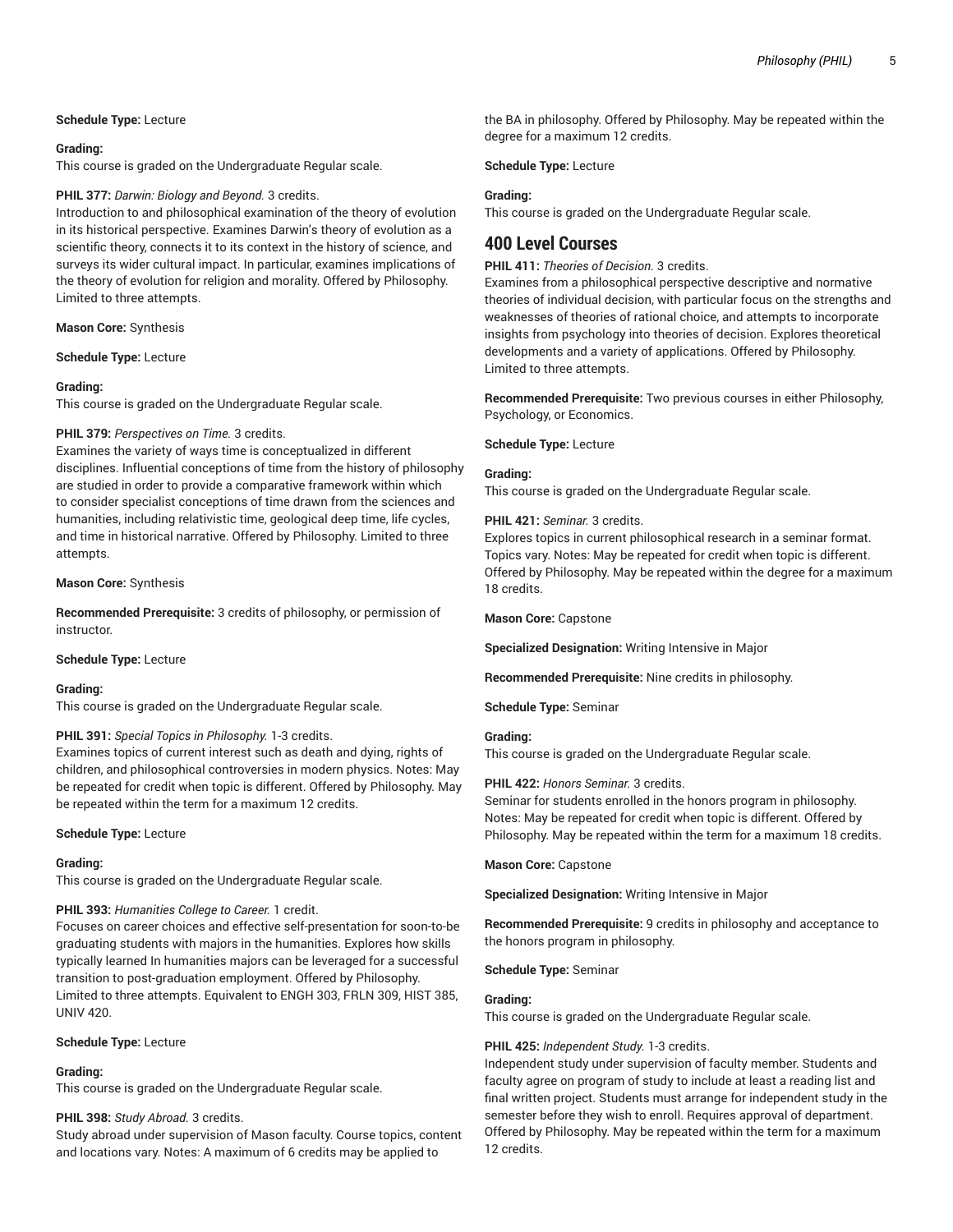**Recommended Prerequisite:** Sixty credits, including 15 credits in Philosophy and permission of the department.

**Schedule Type:** Independent Study

#### **Grading:**

This course is graded on the Undergraduate Regular scale.

**PHIL 460:** *Senior Seminar in Philosophy, Politics, and Economics.* 3 credits. Covers issues in the philosophy, economics, and political science of institutions, information, and collective action. Through case studies of existing legal and political institutions, applies the insights to problems in politics, policy making, social-choice theory, and social, moral, and political philosophy. (Specific content varies). Notes: Serves as the capstone course for the PPE program. Offered by Philosophy. Limited to three attempts. Equivalent to ECON 460, GOVT 469.

**Recommended Prerequisite:** PHIL 358 and ECON 412 or permission of instructor.

**Schedule Type:** Seminar

#### **Grading:**

This course is graded on the Undergraduate Regular scale.

# **600 Level Courses**

**PHIL 600:** *Proseminar in Philosophy.* 1 credit.

Introduces MA students to the areas and methods of philosophical scholarship. Notes: Graduate students outside of the philosophy program may take this course with permission of the department. Offered by Philosophy. May not be repeated for credit.

# **Registration Restrictions:**

Enrollment limited to students with a class of Advanced to Candidacy, Graduate, Non-Degree or Senior Plus.

Enrollment limited to students in the LA-MA-PHIL program.

Enrollment is limited to Graduate, Non-Degree or Undergraduate level students.

Students in a Non-Degree Undergraduate degree may **not** enroll.

#### **Schedule Type:** Seminar

#### **Grading:**

This course is graded on the Satisfactory/No Credit scale.

# **PHIL 603:** *Aristotle: Selected Works.* 3 credits.

Close study of Aristotle's work and its place and future in history of philosophy. Topics vary by semester and include Aristotle's metaphysics, natural sciences, ethics, political thought, logic, epistemology, and psychology. Notes: May be repeated for credit when topic is different. Offered by Philosophy. May be repeated within the degree for a maximum 6 credits.

# **Registration Restrictions:**

Enrollment limited to students with a class of Advanced to Candidacy, Graduate, Non-Degree or Senior Plus.

Enrollment is limited to Graduate, Non-Degree or Undergraduate level students.

Students in a Non-Degree Undergraduate degree may **not** enroll.

**Schedule Type:** Seminar

#### **Grading:**

This course is graded on the Graduate Regular scale.

#### **PHIL 608:** *Hegel's Phenomenology of the Spirit.* 3 credits.

A study of the philosophy of Hegel through a reading of the text that presents an introduction to his system. Special attention is paid to Hegel's background in the work of Kant and the German Idealists. Offered by Philosophy. May not be repeated for credit.

#### **Registration Restrictions:**

Enrollment limited to students with a class of Advanced to Candidacy, Graduate, Non-Degree or Senior Plus.

Enrollment is limited to Graduate, Non-Degree or Undergraduate level students.

Students in a Non-Degree Undergraduate degree may **not** enroll.

**Schedule Type:** Lecture

# **Grading:**

This course is graded on the Graduate Regular scale.

#### **PHIL 615:** *Postmodernist Thought.* 3 credits.

In recent decades, the term "postmodern," first used by art critics in the late 19th century, has been taken up by prominent contributors to the arts, social thinkers, and philosophers, to describe developments as well as the current period. Examines three thematic concerns found in work that is identified with postmodern issues: what modernity defines itself in contrast to or against, the status of "man," and status of "subjectivity." Offered by Philosophy. May not be repeated for credit.

#### **Registration Restrictions:**

Enrollment limited to students with a class of Advanced to Candidacy, Graduate, Non-Degree or Senior Plus.

Enrollment is limited to Graduate, Non-Degree or Undergraduate level students.

Students in a Non-Degree Undergraduate degree may **not** enroll.

#### **Schedule Type:** Lecture

#### **Grading:**

This course is graded on the Graduate Regular scale.

#### **PHIL 616:** *Phenomenology.* 3 credits.

This major approach in philosophy is studied in regard to its basic features, the tasks to which it has been set by major contributors, certain findings of phenomenology in practice, as well as crucial problems that develop as phenomenology proceeds and how they are addressed by phenomenologists. Offered by Philosophy. May not be repeated for credit.

#### **Registration Restrictions:**

Enrollment limited to students with a class of Advanced to Candidacy, Graduate, Non-Degree or Senior Plus.

Enrollment is limited to Graduate, Non-Degree or Undergraduate level students.

Students in a Non-Degree Undergraduate degree may **not** enroll.

**Schedule Type:** Lecture

# **Grading:**

This course is graded on the Graduate Regular scale.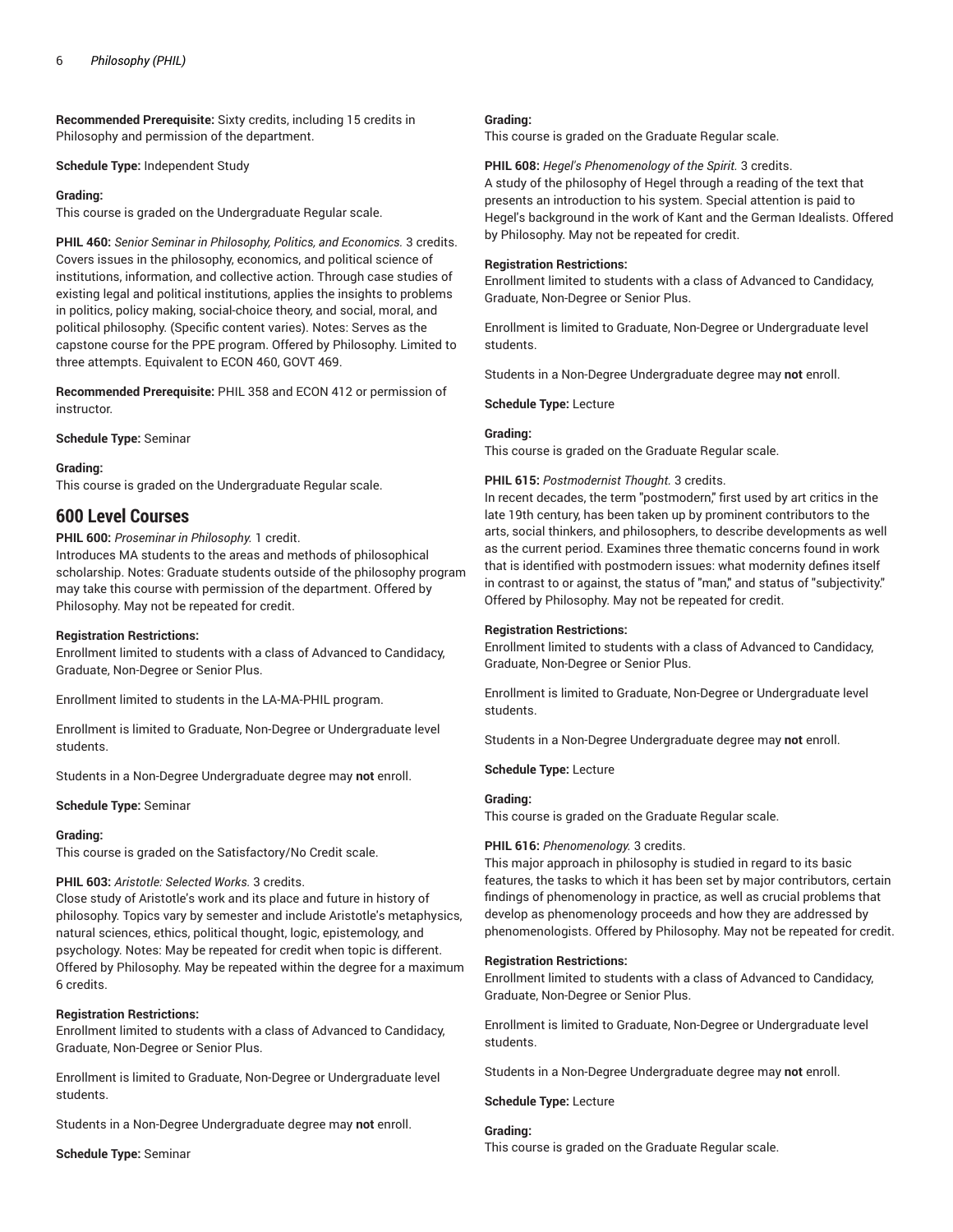# **PHIL 617:** *Movements and Issues in the History of Political Philosophy.* 3 credits.

Explores themes, movements, and periods in the history of political theory. Notes: May be repeated for credit when topic is different. Offered by Philosophy. May be repeated within the degree for a maximum 6 credits.

# **Registration Restrictions:**

Enrollment limited to students with a class of Advanced to Candidacy, Graduate, Non-Degree or Senior Plus.

Enrollment is limited to Graduate, Non-Degree or Undergraduate level students.

Students in a Non-Degree Undergraduate degree may **not** enroll.

**Schedule Type:** Lecture

#### **Grading:**

This course is graded on the Graduate Regular scale.

# **PHIL 640:** *History of Ethical Theory.* 3 credits.

Examines history of Western ethical theory from ancient Greece to the present day, including virtue theory, consequentialism, deontological theory and contemporary feminism. Offered by Philosophy. May not be repeated for credit.

# **Registration Restrictions:**

Enrollment limited to students with a class of Advanced to Candidacy, Graduate, Non-Degree or Senior Plus.

Enrollment is limited to Graduate, Non-Degree or Undergraduate level students.

Students in a Non-Degree Undergraduate degree may **not** enroll.

**Schedule Type:** Lecture

# **Grading:**

This course is graded on the Graduate Regular scale.

# **PHIL 642:** *Biomedical Ethics.* 3 credits.

Explores the application of ethical theories and principles to issues in contemporary health care. Cases central to the development of the field will be examined. Offered by Philosophy. May not be repeated for credit.

#### **Registration Restrictions:**

Enrollment limited to students with a class of Advanced to Candidacy, Graduate, Non-Degree or Senior Plus.

Enrollment is limited to Graduate, Non-Degree or Undergraduate level students.

Students in a Non-Degree Undergraduate degree may **not** enroll.

#### **Schedule Type:** Lecture

#### **Grading:**

This course is graded on the Graduate Regular scale.

# **PHIL 643:** *Environmental Ethics.* 3 credits.

An examination of human interactions with the natural environment from an ethical perspective. Emphasis will be placed on the strengths and weaknesses of various ethical theories and the different conceptions of the proper relationship between humans and their environment. Offered by Philosophy. May not be repeated for credit.

#### **Registration Restrictions:**

Enrollment limited to students with a class of Advanced to Candidacy, Graduate, Non-Degree or Senior Plus.

Enrollment is limited to Graduate, Non-Degree or Undergraduate level students.

Students in a Non-Degree Undergraduate degree may **not** enroll.

**Schedule Type:** Lecture

# **Grading:**

This course is graded on the Graduate Regular scale.

**PHIL 644:** *Business and Organizational Ethics.* 3 credits.

Examines the application of ethics in business and organizational settings, and the necessity for ethical development wihin organizational culture. Offered by Philosophy. May not be repeated for credit.

#### **Registration Restrictions:**

Enrollment limited to students with a class of Advanced to Candidacy, Graduate, Non-Degree or Senior Plus.

Enrollment is limited to Graduate, Non-Degree or Undergraduate level students.

Students in a Non-Degree Undergraduate degree may **not** enroll.

**Schedule Type:** Seminar

#### **Grading:**

This course is graded on the Graduate Regular scale.

#### **PHIL 645:** *Research Ethics.* 3 credits.

Examines how ethical theories, concepts, and principles shape research guidelines. Students learn to identify ethical issues in research, to reflect on them critically, and to respond effectively. Designed for students in the humanities, social sciences, life sciences, and health sciences. Offered by Philosophy. May not be repeated for credit.

#### **Registration Restrictions:**

Enrollment limited to students with a class of Advanced to Candidacy, Graduate, Non-Degree or Senior Plus.

Enrollment is limited to Graduate, Non-Degree or Undergraduate level students.

Students in a Non-Degree Undergraduate degree may **not** enroll.

# **Schedule Type:** Seminar

#### **Grading:**

This course is graded on the Graduate Regular scale.

#### **PHIL 658:** *Feminist Theory.* 3 credits.

Analysis of the critique of patriarchy offered by contemporary continental feminist philosophers. Examines contemporary moral, political, and epistemological issues in feminist theory. Offered by Philosophy. May not be repeated for credit.

**Recommended Prerequisite:** Admission to graduate program or permission of instructor.

# **Registration Restrictions:**

Enrollment limited to students with a class of Advanced to Candidacy, Graduate, Non-Degree or Senior Plus.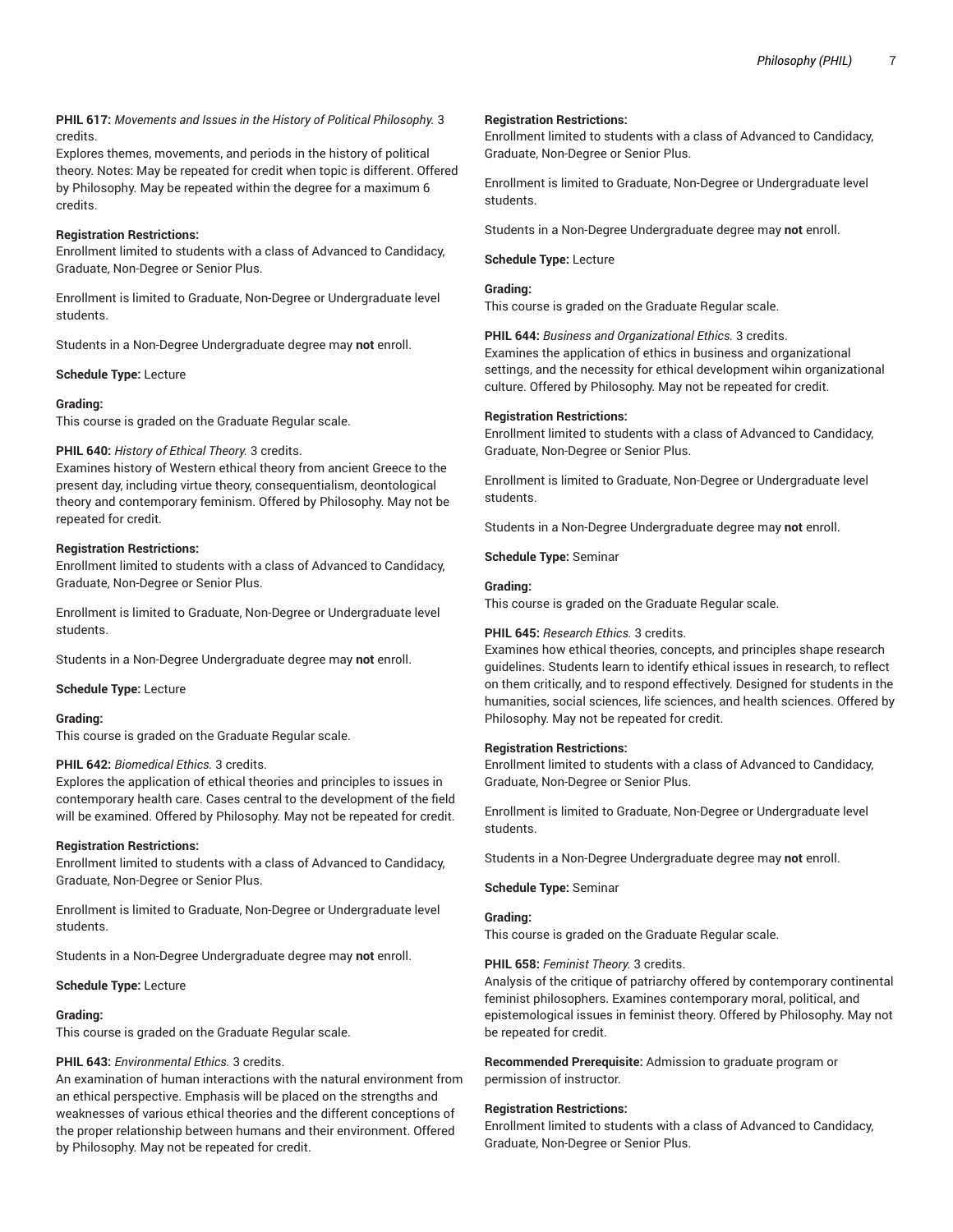Enrollment is limited to Graduate, Non-Degree or Undergraduate level students.

Students in a Non-Degree Undergraduate degree may **not** enroll.

**Schedule Type:** Lecture

#### **Grading:**

This course is graded on the Graduate Regular scale.

**PHIL 681:** *Figures and Topics in Ancient Philosophy.* 3 credits. Examines major philosophical authors, texts, and topics of the ancient period and their influence on philosophical thought. May cover Plato, Aristotle, or the pre-Socratic philosophers. Notes: May be repeated for credit when topic is different. Offered by Philosophy. May be repeated within the degree for a maximum 12 credits.

# **Registration Restrictions:**

Enrollment limited to students with a class of Advanced to Candidacy, Graduate, Non-Degree or Senior Plus.

Enrollment is limited to Graduate, Non-Degree or Undergraduate level students.

Students in a Non-Degree Undergraduate degree may **not** enroll.

**Schedule Type:** Seminar

#### **Grading:**

This course is graded on the Graduate Regular scale.

**PHIL 682:** *Figures and Topics in Early Modern Philosophy.* 3 credits. Examines major philosophical authors, texts, and topics of the early modern period and their influence on philosophical thought. Notes: May be repeated for credit when topic is different. Offered by Philosophy. May be repeated within the degree for a maximum 12 credits.

# **Registration Restrictions:**

Enrollment limited to students with a class of Advanced to Candidacy, Graduate, Non-Degree or Senior Plus.

Enrollment is limited to Graduate, Non-Degree or Undergraduate level students.

Students in a Non-Degree Undergraduate degree may **not** enroll.

**Schedule Type:** Seminar

#### **Grading:**

This course is graded on the Graduate Regular scale.

**PHIL 683:** *Contemporary Philosophical Figures.* 3 credits.

Examines major recent philosophical authors, texts, and topics, and their influence on philosophical thought. Notes: May be repeated for credit when topic is different. Offered by Philosophy. May be repeated within the term for a maximum 6 credits.

# **Registration Restrictions:**

Enrollment limited to students with a class of Advanced to Candidacy, Graduate, Non-Degree or Senior Plus.

Enrollment is limited to Graduate, Non-Degree or Undergraduate level students.

Students in a Non-Degree Undergraduate degree may **not** enroll.

#### **Schedule Type:** Seminar

#### **Grading:**

This course is graded on the Graduate Regular scale.

#### **PHIL 693:** *Directed Readings in Philosophy.* 3 credits.

Directed readings and research on a specific topic in philosophy chosen by student and instructor. Offered by Philosophy. May be repeated within the term for a maximum 12 credits.

#### **Registration Restrictions:**

Enrollment limited to students with a class of Advanced to Candidacy, Graduate, Non-Degree or Senior Plus.

Enrollment is limited to Graduate, Non-Degree or Undergraduate level students.

Students in a Non-Degree Undergraduate degree may **not** enroll.

**Schedule Type:** Independent Study

#### **Grading:**

This course is graded on the Graduate Regular scale.

**PHIL 694:** *Special Topics in Contemporary Philosophy.* 3 credits. Topics vary. Notes: May be repeated for credit when topic is different. Offered by Philosophy. May be repeated within the term for a maximum 9 credits.

#### **Registration Restrictions:**

Enrollment limited to students with a class of Advanced to Candidacy, Graduate, Non-Degree or Senior Plus.

Enrollment is limited to Graduate, Non-Degree or Undergraduate level students.

Students in a Non-Degree Undergraduate degree may **not** enroll.

**Schedule Type:** Seminar

# **Grading:**

This course is graded on the Graduate Regular scale.

# **700 Level Courses**

**PHIL 720:** *Nietzsche and his Readers.* 3 credits.

Reading of major texts of Nietzsche and some of his most influential interpreters and critics. Offered by Philosophy. May not be repeated for credit.

# **Registration Restrictions:**

Enrollment is limited to Graduate or Non-Degree level students.

Students in a Non-Degree Undergraduate degree may **not** enroll.

**Schedule Type:** Seminar

# **Grading:**

This course is graded on the Graduate Regular scale.

#### **PHIL 721:** *Advanced Seminar in Philosophy.* 3 credits.

Close study of selected topics in current philosophical discourse. Notes: May be repeated for credit when topic is different. Offered by Philosophy. May be repeated within the term.

#### **Registration Restrictions:**

Enrollment is limited to Graduate or Non-Degree level students.